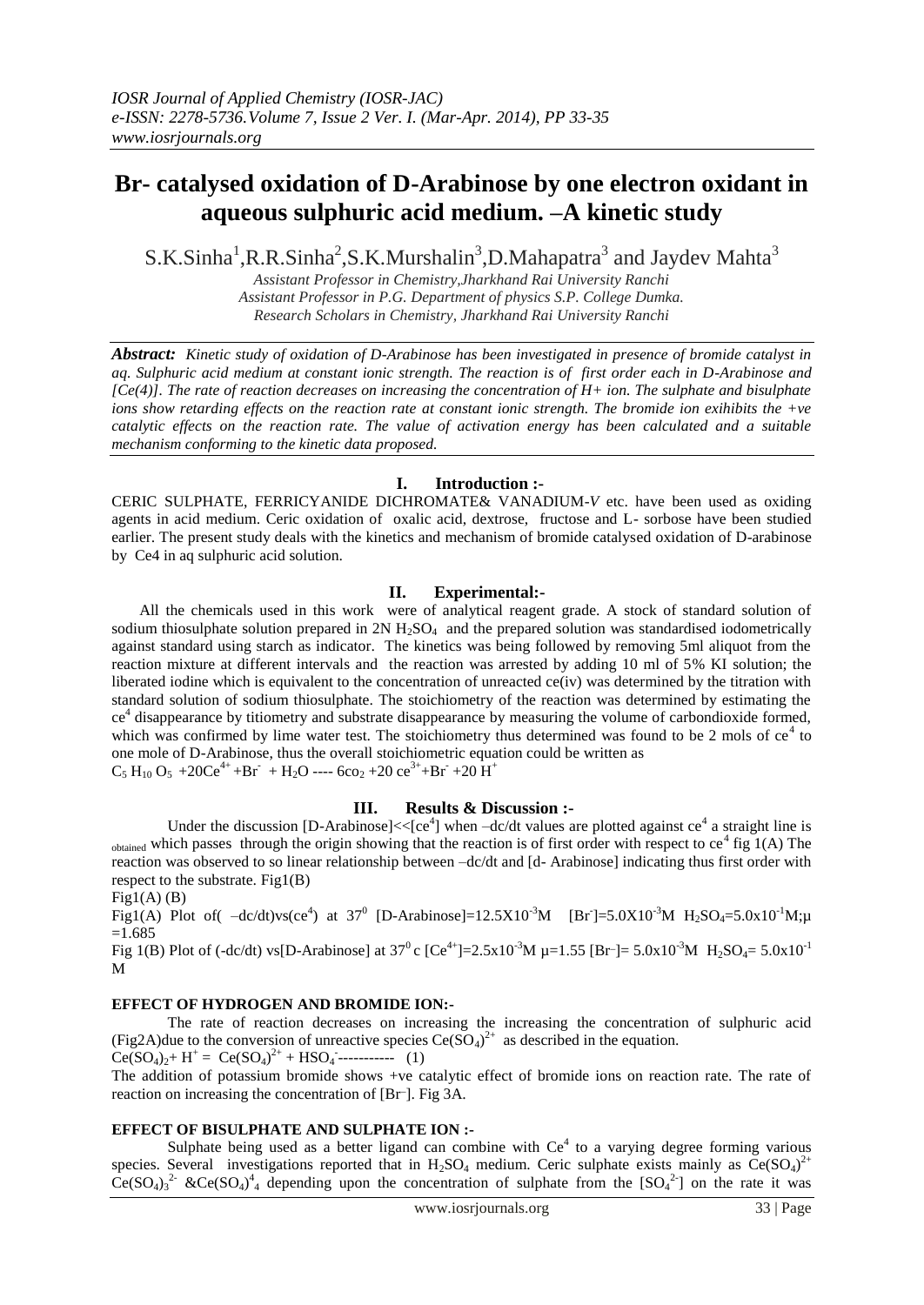concluded that neutral  $Ce(SO_4)_2$  is the reactive species. The inhibitory action of HSO<sub>4</sub><sup>-</sup> (Fig 2B) and [SO<sub>4</sub><sup>2-</sup>] Fig 3B is due to conversion of reactive form of  $(CeSO_4)^2$  and  $(CeSO_4)^4$ 

#### **EFFECT OF TEMPERATURE:-**

The reaction has been studied at different temperature and the activation parameters has been evaluated in the temperature range 35<sup>0</sup>-50<sup>0</sup>c. The values of  $\delta$  E &  $\delta$  S<sup>0</sup> were found to be 105.75 kJmol<sup>-1</sup>

And -111.85 JK<sup>-1</sup> mol<sup>-1</sup> respectively. The fairly high –ve values of  $\delta$  s\* suggests the formation of more ordered activated complex.

#### **MECHANISM:-**

On the basis of the results following mechanism may be proposed in order to explain the mechanistic path of oxidation of D- Arabinose.

|       | $H - C = O \rightarrow Ce^{4+}$ |
|-------|---------------------------------|
|       |                                 |
|       | $HO - C - H$                    |
| $K_1$ |                                 |
|       | $H - C - OH$                    |
|       |                                 |
| $K-1$ | $H - C - OH$                    |
|       |                                 |
|       | $H - C - OH$                    |
|       |                                 |
|       |                                 |
|       |                                 |

Fig3(A) Plot of  $-\text{dc/dt}$  vs [KBr] at  $37^\circ$ c [D- Arabinose] = 3.125x10<sup>-3</sup>M  $[Ce^{4+}]=2.50x 10^{-3}M$   $[H_2SO_4]=5.1X10^{-1}M$   $\mu=1.56$ Fig 3(B) Plot of( -dc/dt) vs  $K_2SO_4$ ] at 37<sup>0</sup>C  $[KBr] = 5.0 \times 10^{-3}$ M;  $[D-Arabinose] = 12.5 \times 10^{-3}$ M  $[H_2SO_4] = 5.0X10^{-1}M \mu = 2.225$ 

 $H - C = O \rightarrow Ce^{4+}$  $Br - C - O \rightarrow$ I and the set of the set of the set of the set of the set of the set of the set of the set of the set of the s  $HO - C - H$   $OH - C - H$  $K_2$  I  $H - C - OH$  + Br  $\rightarrow$  H – C – OH  $Ce^{4+}$  $\overline{1}$   $\overline{1}$   $\overline{1}$   $\overline{1}$  H – C - OH H – C - OH I and the set of  $\mathbf I$  H – C - OH H – C - OH I H  $(D - Arabinose)$  (3)  $Br - C - O$ I fast OH – C - H  $\rightarrow$  Ce<sup>4+</sup> + 19Ce<sup>4+</sup> + 6H<sub>2</sub>O  $\rightarrow$  5CO<sub>2</sub> + Br + 20 Ce<sup>3+</sup> + 20H<sup>+</sup> I  $H - C - OH$  I  $H - C - OH$  I  $H - C - OH$  I  $H$  (4) The rate law is derived on the basis of above mechanism which is as follows. d [R]/dt =K<sub>1</sub> [S] [Ce<sup>4+</sup>]-------------- k<sub>-1</sub>[R] - k<sub>2</sub>[Br<sup>-</sup>]----------(5) Now at steady state  $K_1$  [S]  $[Ce^{4+}$ ] =[R]  $[K_{-1} + K_2(Br)]$ [R] = K1[S][Ce4+]/k-1+k2[Br- ]------------------------------- (6)